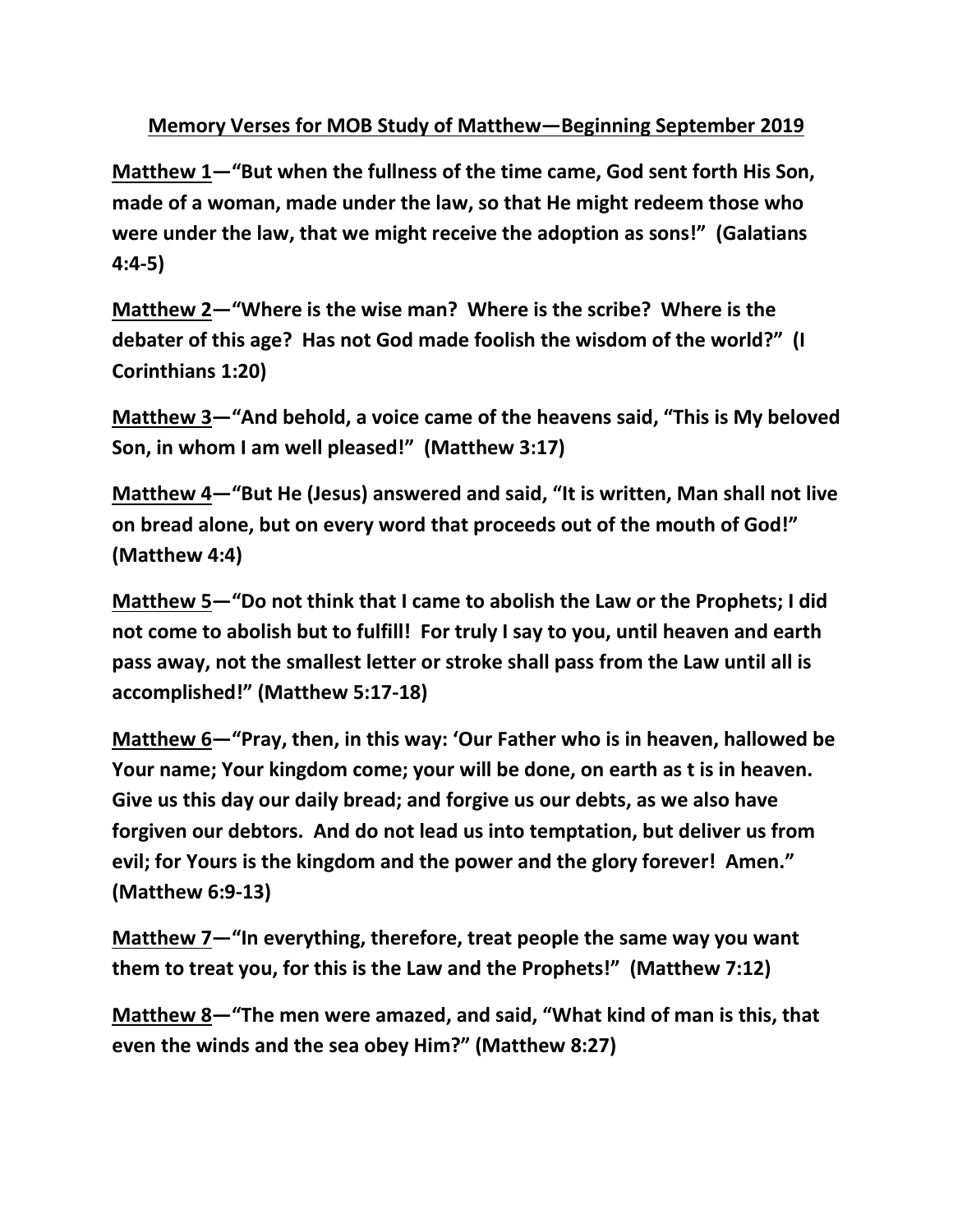**Matthew 9—"Then He said to His disciples, "The harvest is plentiful, but the workers are few. Therefore beseech the Lord of the harvest to send out workers into His harvest!" (Matthew 9:37-38)**

**Matthew 10—"And he who does not take his cross and follow after Me is not worthy of Me! He who has found his life will lose it, and he who has lost his life for My sake will find it!" (Matthew 10:38-39)**

**Matthew 11—"Come to Me, all who are weary and heavy-laden, and I will give you rest. Take My yoke upon you and learn from Me, for I am gentle and humble at heart, and you will find rest for your souls; for My yoke is easy and My burden is light!" (Matthew 11:28-30)**

**Matthew 12—"But I tell you that every careless word that people speak, they shall give an accounting for it in the day of judgment! For by your words you will be justified, and by your words you will be condemned!" (Matthew 12:36- 37)**

**Matthew 13—"Then the righteous will shine forth as the sun in the kingdom of their Father! He who has ears, let him hear!" (Matthew 13:43)**

**Matthew 14—"Jesus said to them, "I am the bread of life; he who comes to Me will not hunger, and he who believes in me will never thirst!" (John 6:35)**

**Matthew 15—"This people honors Me with their lips, but their heart is far away from Me. But in vain do they worship Me, teaching as doctrines the precepts of men!" (Matthew 15:8-9)**

**Matthew 16—"For what will it profit a man if he gains the whole world and forfeits his soul?" (Matthew 16:26)**

**Matthew 17—"While He was still speaking, a bright cloud overshadowed them, and behold, a voice out of the cloud said, "This is My beloved Son, with whom I am well-pleased; listen to Him!" (Matthew 17:5)**

**Matthew 18—"For where two or three are gathered together in My name, I am in their midst!" (Matthew 18:20)**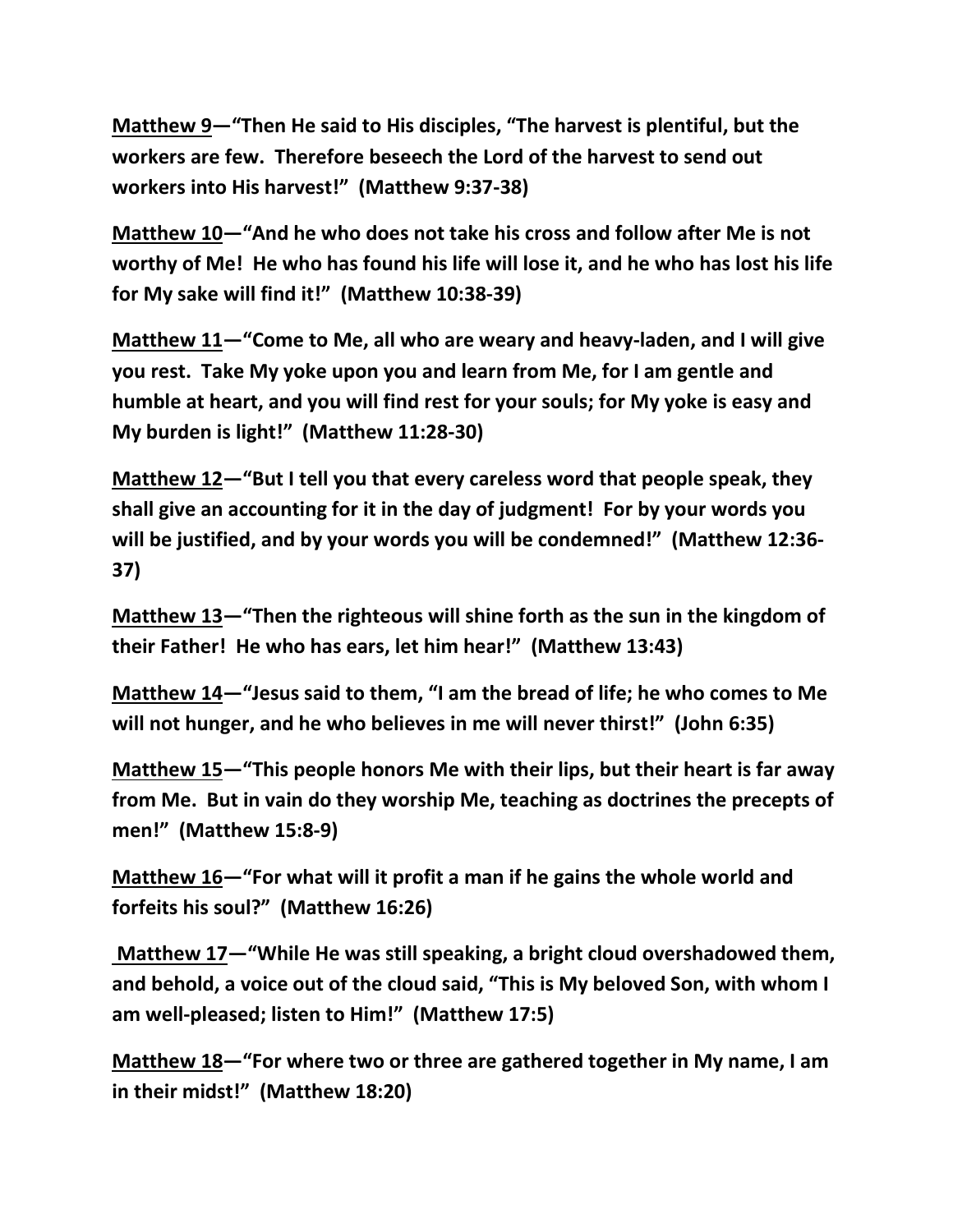**Matthew 19—"And He answered and said, "Have you not read that He who created them from the beginning made them male and female, and said,' For this reason a man shall leave his father and mother and be joined to his wife, and the two shall become on flesh'? So they are no longer two, but one flesh! What therefore God has joined together, let no man separate!" (Matthew 19:4- 6)**

**Matthew 20—" And whoever wishes to become great among you shall be your slave; just as the Son of Man did not come to be served, but to serve, and to give His life a ransom for many!" (Matthew 20:28)**

**Matthew 21—"And all things you ask in prayer, believing, you shall receive!" (Matthew 21:22)**

**Matthew 22—"…Then render to Caesar the things that are Caesar's, and to God the things that are God's!" (Matthew 22:21)**

**Matthew 23—"Whoever exalts himself shall be humbled; and whoever humbles himself shall be exalted!" (Matthew 23:12)**

**Matthew 24—"This gospel of the kingdom shall be preached in the whole world as a testimony to all nations, and then the end will come!" (Matthew 24:14)**

**Matthew 25—"His master said to him, 'Well done, good and faithful slave. You were faithful with a few things, I will put you in charge of many things; enter into the joy of your master!" (Matthew 25:21)**

**Matthew 26—"Keep watching and praying that you may not enter into temptation; the spirit is willing, but the flesh is weak!" (Matthew 26:41)**

**Matthew 27—"For God so loved the world, that He gave His only begotten Son, that whoever believes in Him shall not perish, but have eternal life. For God did not send the Son into the world to judge the world, but that the world might be saved through Him!" (John 3:16-17)**

**Matthew 28—"And Jesus came up and spoke to them, saying, "All authority has been given to me in heaven and on earth. Go therefore and make disciples of**